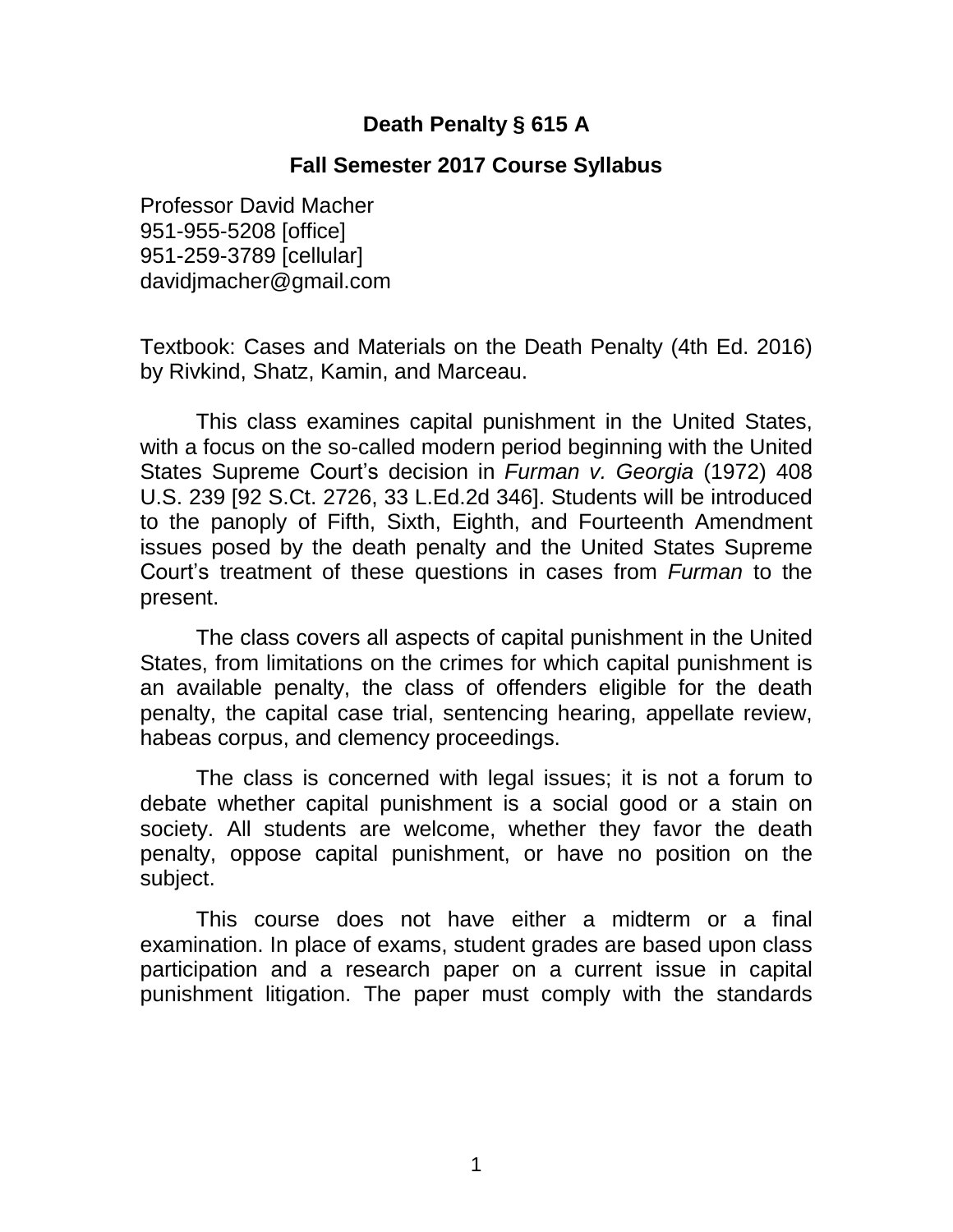established for the Upper Level Writing Requirement [ULRW].<sup>1</sup> Students are encouraged to select a topic of personal interest.

Examples of present-day issues include lethal injection and other methods of execution given the general unavailability of recognized, effective lethal injection drugs, victim-impact evidence, its scope and the forms it can take in the sentencing phase, the legal significance, if any, of lengthy delays between imposition of judgment and execution, and whether "evolving standards of decency" have reached a point where the death penalty no longer comports with the Eighth Amendment.

The subject of the research project must be approved in advance. A draft of the written paper must be submitted for review and comment. The paper must include citations to legal authorities, such as published cases, and secondary authorities, such as law reviews and other scholarly writings. The written paper should be a minimum of 20 double-spaced pages in length.

Students are expected to be prepared for each class meeting and ready to take part in discussion and analysis of the week's assigned reading. Class participation is essential to the learning experience, and accounts for 25% of each student's final grade.

#### **Writing Requirements**

Please review the Student Handbook. In my edition of the Handbook, the Upper Level Writing Requirement is located at  $IV(A)(8)(a)$ .

The contents of the paper must be as follows:

l

(1) **Cover page**. The cover needs to have your student identification number and the title of your paper.

(2) **Table of contents**. This table should list the various divisions of the paper.

<sup>&</sup>lt;sup>1</sup> For further information on the ULWR, please see the Student Handbook, § IV(A)(8), page IV-12.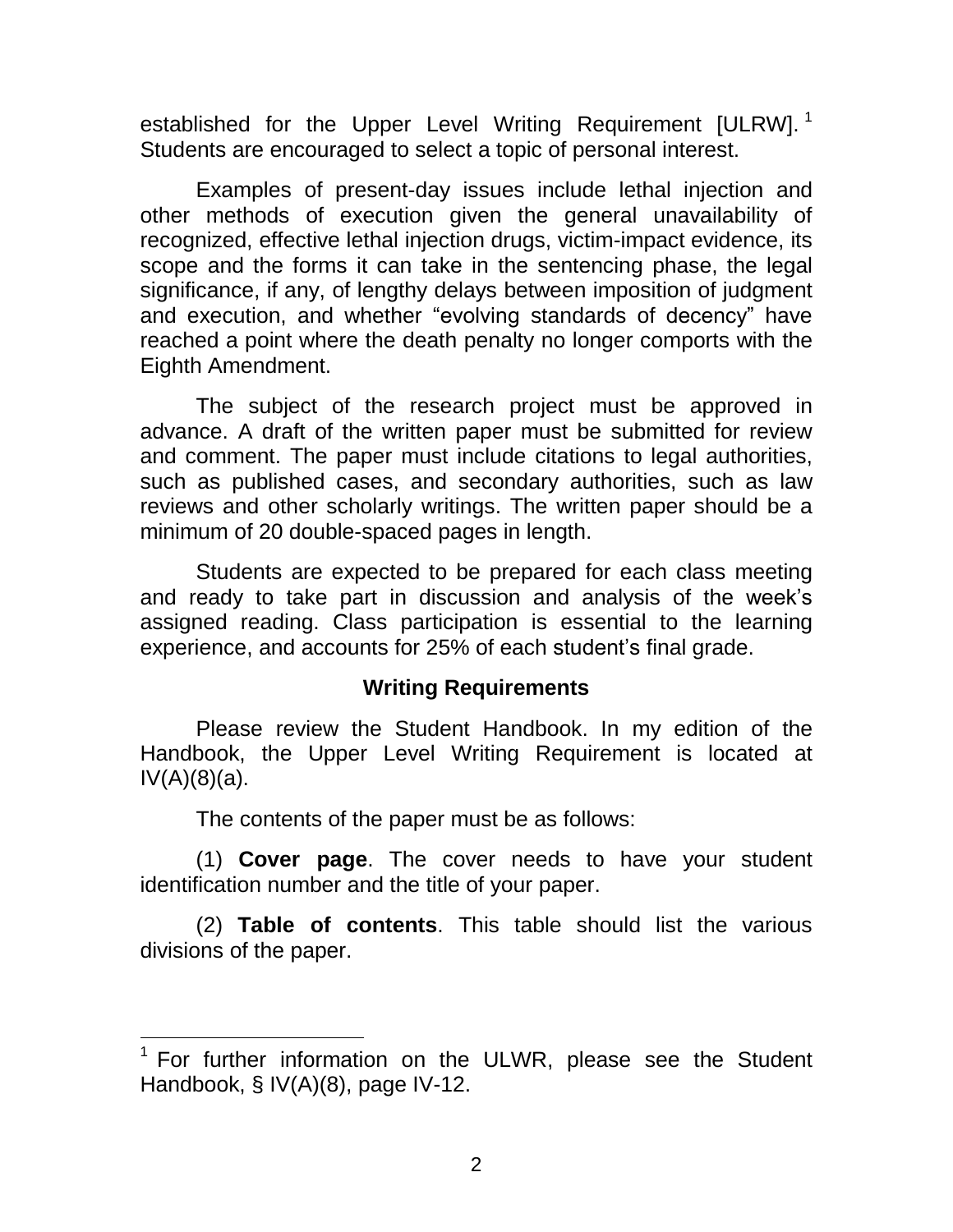(3) **Table of authorities**. This table should list all of the cases, statutes, law review articles, websites, and so forth cited in the paper. The table should be divided into categories.

(4) **Introduction**. The introduction tells the reader in summary fashion what he or she is about to read. It can be as brief as a few sentences, or as long as a page or two.

(5) **The body of the paper**. This section can be divided into as few or as many sections or headings as needed in order to provide an organized, logical order to the discussion.

(6) **Conclusion**. Briefly summarize the subject and conclusions of the research paper.

Law students train to become advocates. It is therefore important the paper present a point of view. A dry recitation of cases without a thesis is not acceptable. At the same time, do not ignore cases and other authorities contrary to the writer's perspective. Instead, describe them and show how they are inapplicable or should not be controlling.

Grading is based upon three overarching criteria: legal research, style and grammar, and legal reasoning. The most important of these benchmarks is legal reasoning. Students should demonstrate an understanding of the materials, ability to analyze the subject, and to write persuasively on the topic.

The authorities cited in the paper should be primary legal authorities, such as statutes, cases, constitutions, and secondary legal materials, such as law review articles, treatises, and websites. Non-legal authorities are acceptable, but should not be the principal sources for your presentation. Please note: **Wikipedia is not an acceptable authority. Do not cite Wikipedia.**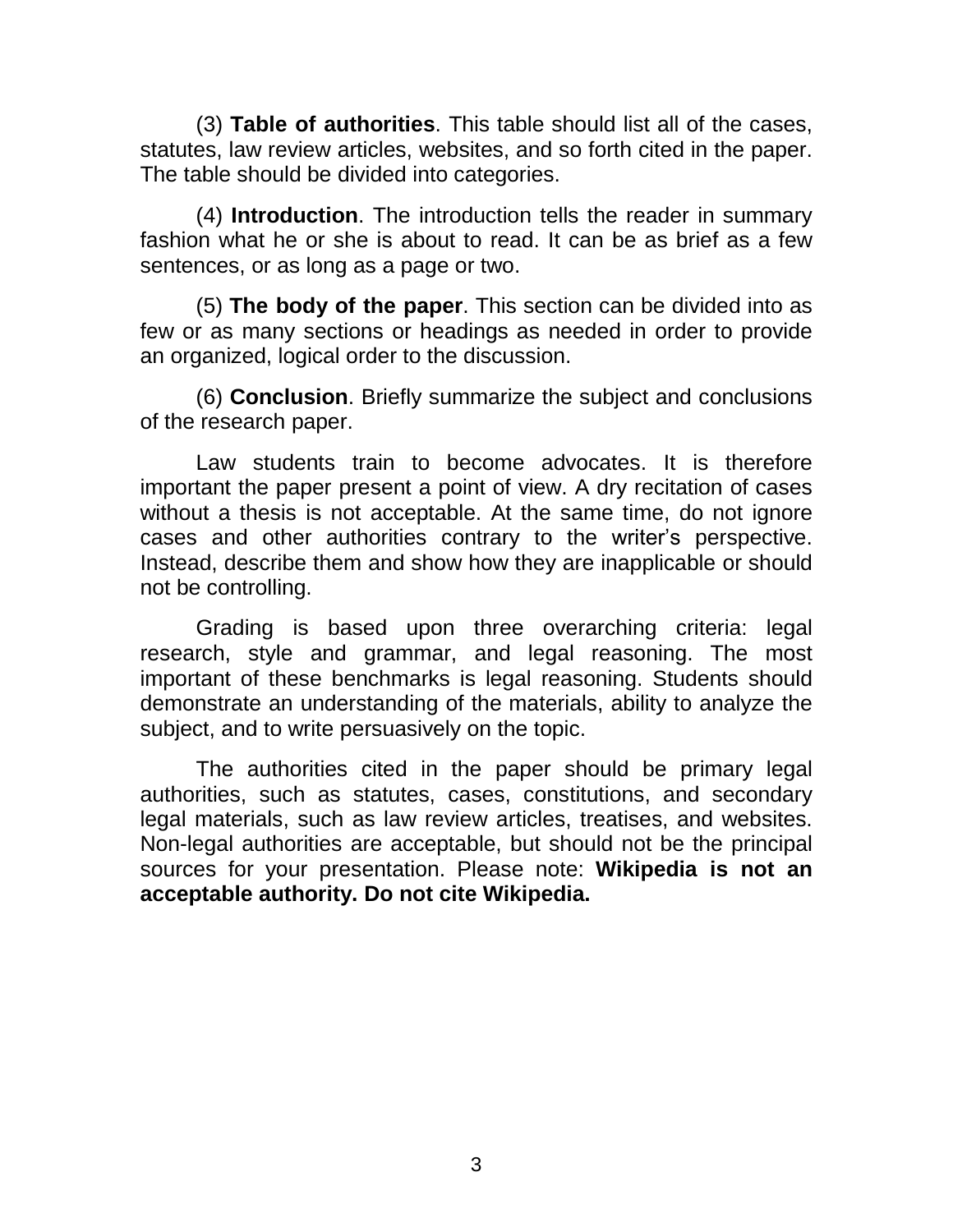## **Argosy University Institutional Learning Outcomes:**

## **1. Analytical Reasoning**

Analyze issues objectively, interpret and synthesize data and ideas, and develop feasible, flexible, and creative solutions to real world problems

# **2. Effective Communication**

Identify audiences, assess information provided, interpret needs, and present relevant information using appropriate written, oral, and listening skills and media to meet the needs of the situation

## **3. Information Competency**

Gather, evaluate, and ethically use information from a variety of relevant technological and library resources to make decisions and take action

## **4. Interpersonal Effectiveness**

Develop individual and group interpersonal skills to improve and foster participation and interaction critical for achieving individual and group goals

# **5. Personal and Professional Integrity and Ethical Behavior**

Demonstrate a multi-dimensional awareness of individual and social responsibility to act ethically and with integrity in a diverse, global society

# **6. Professional Competence**

Apply skills appropriate to program objectives and employ critical reasoning to contribute to one's field and profession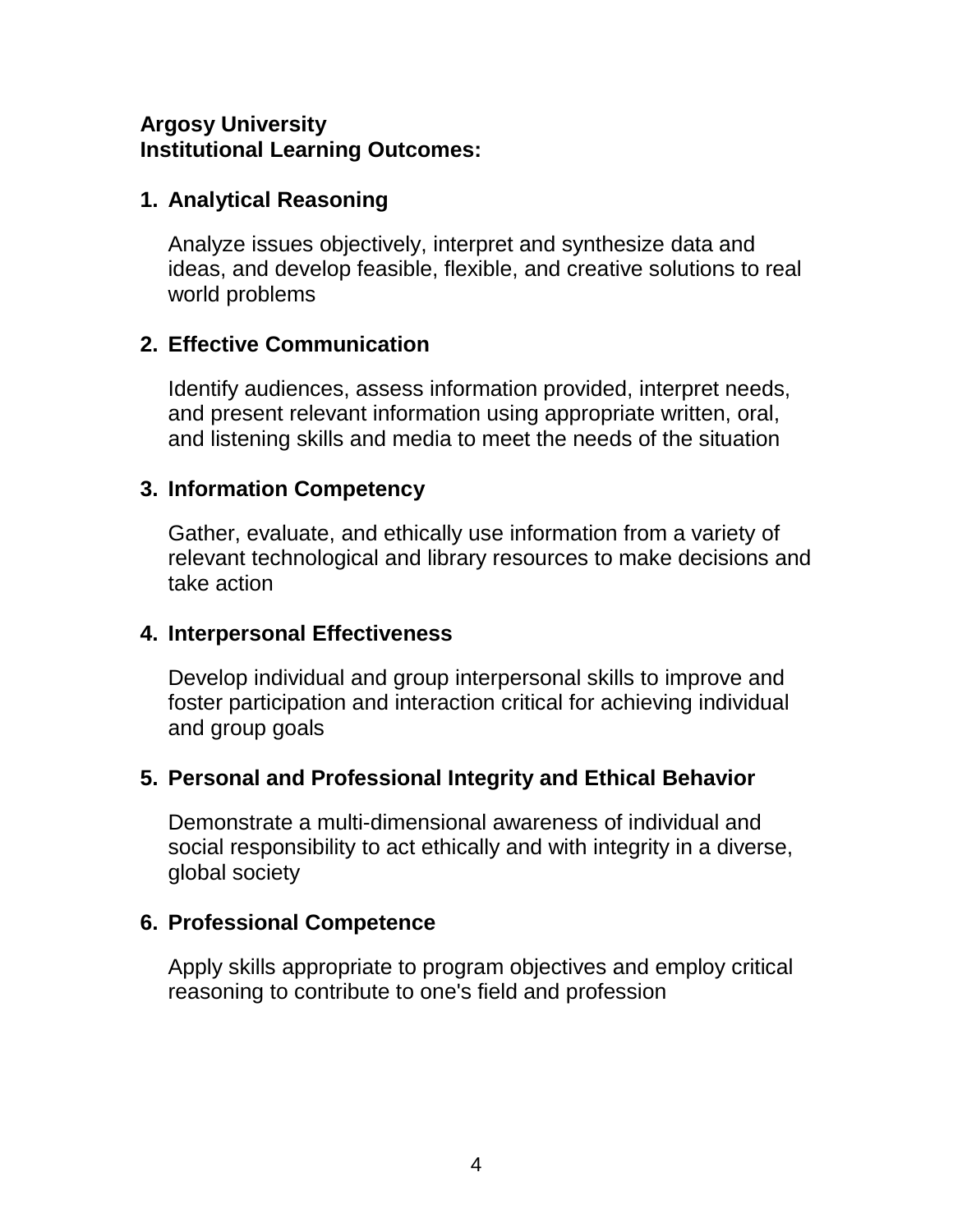### **Western State College of Law – Programmatic Learning Outcomes**

**Western State College of Law's curriculum is designed so that every student achieves a level of competency prior to graduation in each of the eight Programmatic Learning Outcomes listed below:**

### **(1)Doctrinal Knowledge**

Students will demonstrate knowledge of substantive and procedural law in the core curriculum subjects, including Contracts, Criminal Law, Criminal Procedure, Torts, Real Property, Business Association, Evidence, Civil Procedures, Constitutional Law, Estates, Community Property, Remedies, and Professional Responsibility.

### **(2)Practice Skills**

Students will demonstrate the development of other law practice skills. Each student's chosen outcomes within this category will be varied based on the student's particular interests, coursework and work experiences. They may include, but are not limited to, the following topics: oral presentation and advocacy; interviewing; counseling; client service and business development; negotiations, mediation, arbitration, or other alternate dispute resolution methods; advanced legal research and writing (excluding purely academic papers and the first four units earned in introductory first-year legal research and writing class); applied legal writing such as drafting contracts, pleadings, other legal instruments; law practice management or the use of technology in law practice; cultural competency; collaboration or project management; financial analysis, such as accounting, budgeting project management, and valuation; cost benefit analysis in administrative agencies; use of technology, data analyses, or predictive coding; business strategy and behavior; pre-trial preparation, fact investigation, such as discovery, e-discovery, motion practice, assessing evidence, or utilizing experts; trial practice; professional civility and applied ethics; a law clinic that includes a classroom component; or a legal externship that includes a classroom component.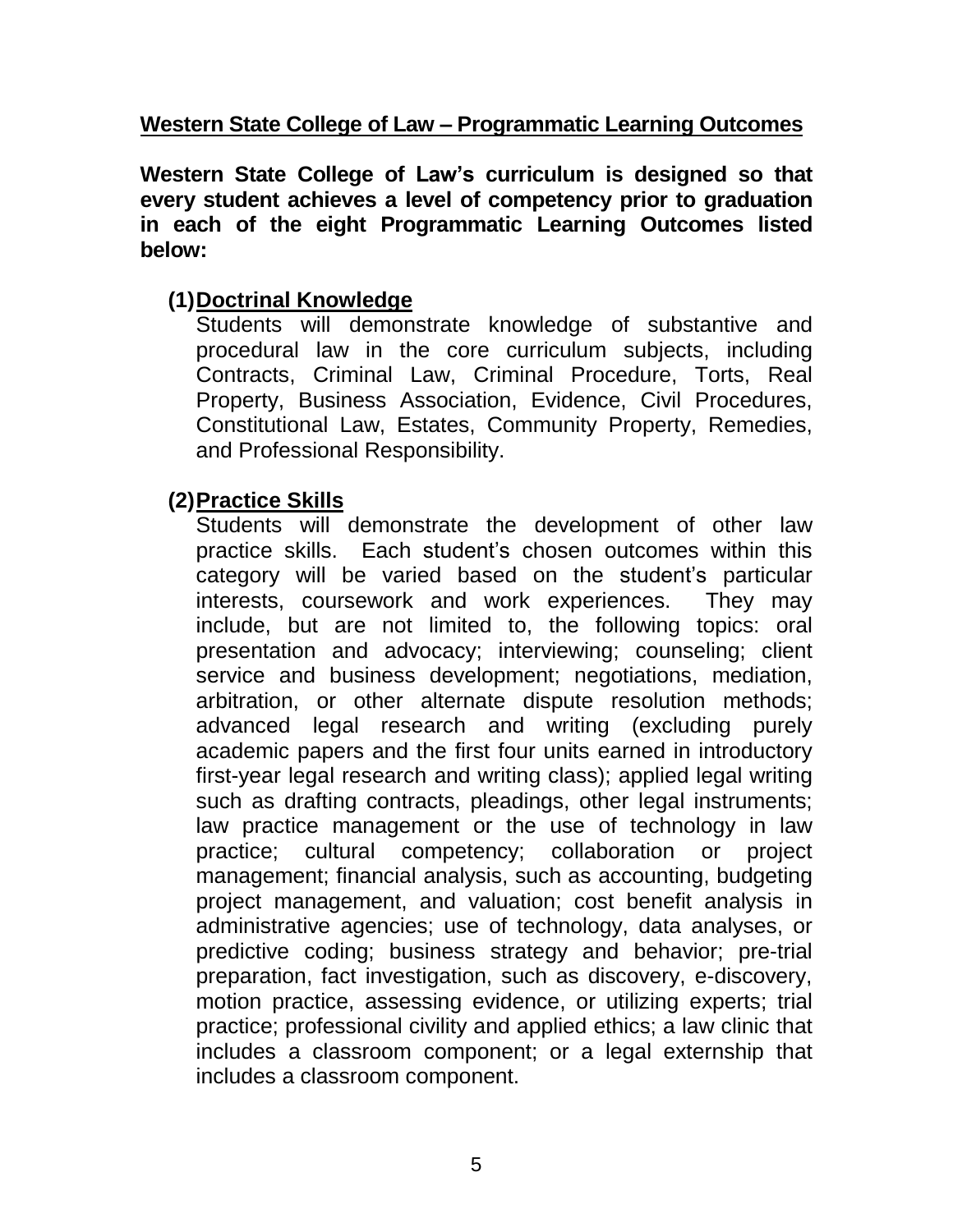### **(3)Legal Analysis**

Students will demonstrate the ability to identify the factual and legal issues implicated by a fact pattern and to appropriately use cases (including identifying the salient features of an appropriate precedent case, identifying legally significant similarities or differences between the precedent case and a fact pattern and explaining why those are legally significant) and rules (including the ability to connect legally significant facts in a fact pattern to the rule) to predict how a court would decide the issue. Students will also demonstrate the ability to identify and evaluate the public policies of a precedent case or rule, and be able to evaluate how public policy can impact the application of a rule to the legal issue.

#### **(4)Legal Research**

Students will demonstrate the ability to locate relevant legal authority using a variety of book and electronic resources, and to properly cite to such legal authority.

### **(5)Communication**

Students will demonstrate the ability to communicate both orally and in writing in a manner appropriate to a particular task to effectively convey the author or speaker's ideas. This includes audience sensitivity in written and oral communication (the ability to adopt a tone, style and level of detail appropriate to the needs, knowledge and expertise of the audience); and written communication basic proficiency (the ability to use the conventions of grammar, spelling, punctuation, diction and usage appropriate to the task and sufficient to convey effectively the author's ideas).

### **(6)Advocacy of Legal Argument**

Students will demonstrate the ability, in both oral and written formats, to evaluate the legal, economic and social strengths and weaknesses of a case and use case and statutory authority as well as public policy to persuade others. Making policybased arguments includes the ability to identify and evaluate the public policies of a precedent case or rule and their implications, and be able to assert such appropriate arguments to support a particular application or distinction of a precedent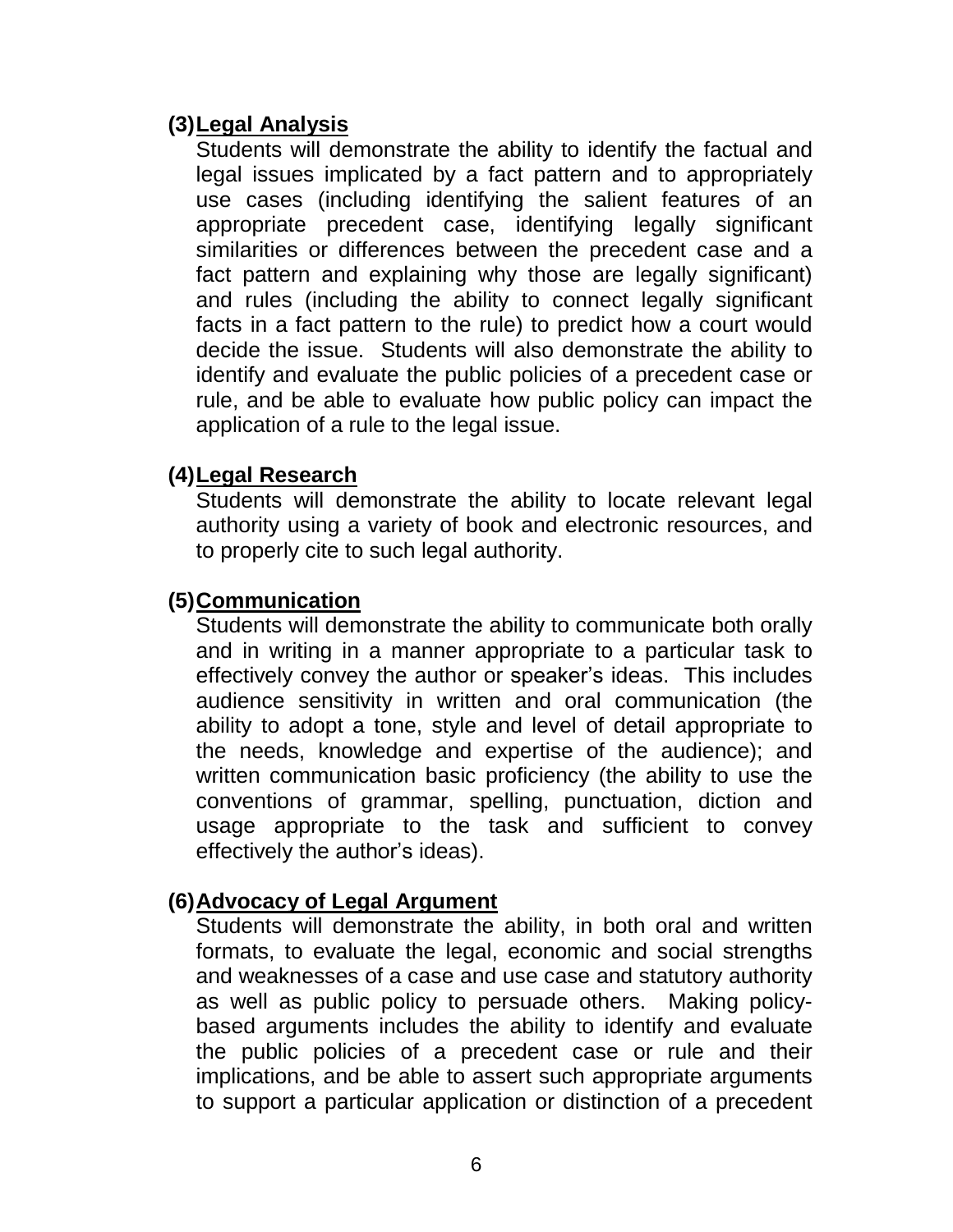case to a legal controversy or a particular resolution of the application of a rule to the legal controversy.

#### **(7)Client Sensitivity and Cultural Competency**

Students will demonstrate an awareness of clients' needs and goals, including a sensitivity to clients' background and circumstances (including, but not limited to, socio-economic, gender, race, ethnicity, educational, disability and/or religious background(s)), the ability to make decisions that reflect an appropriate focus on those needs and goals, and awareness that cultural issues may affect the relevance of facts and application of the law.

#### **(8)Legal Ethics**

Students will demonstrate the ability to identify ethical issues in law practice contexts and make appropriate decisions to resolve such issues.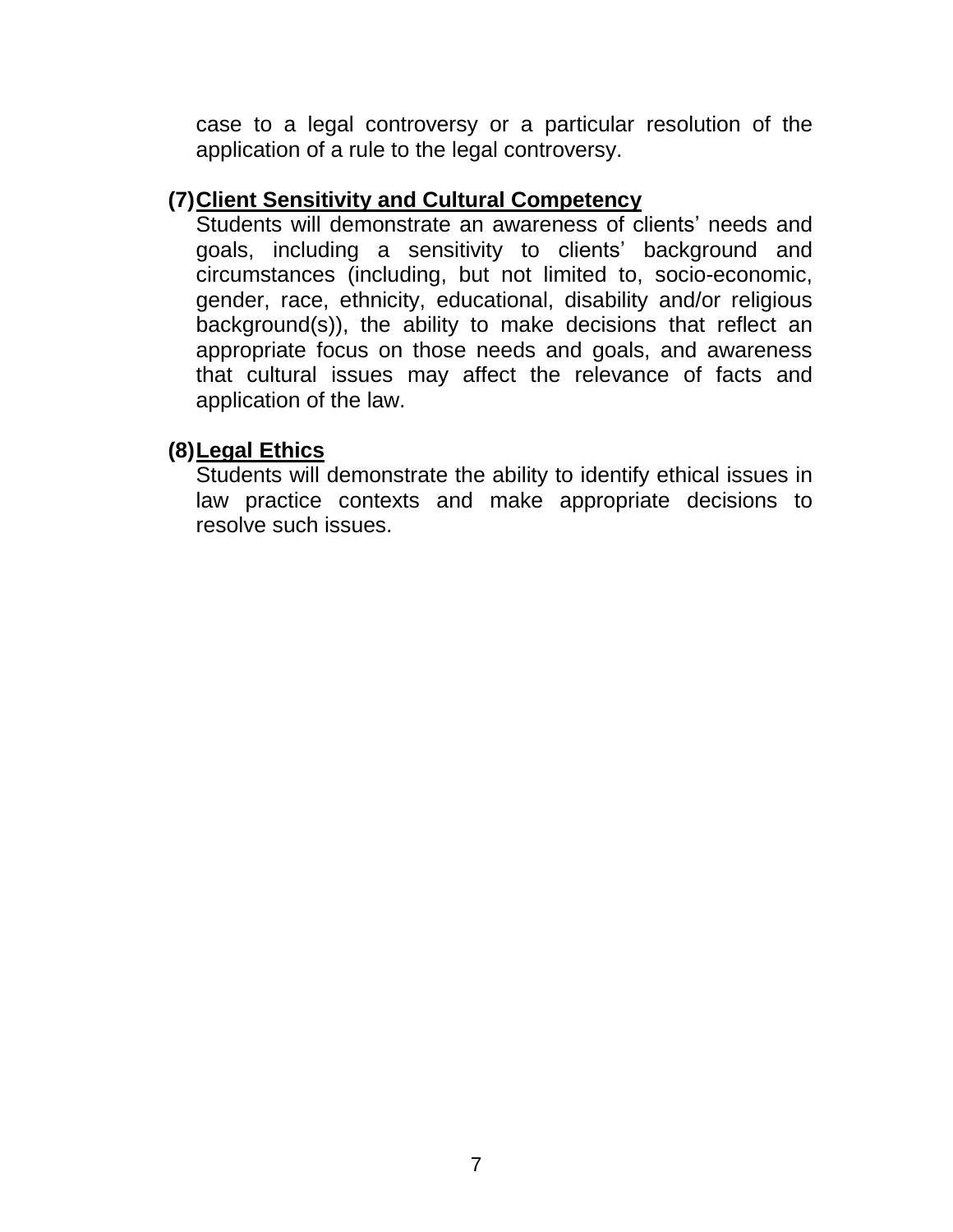#### **Disability Services Statement**

Western State College of Law provides accommodations to qualified students with disabilities. The Disabilities Services Office assists qualified students with disabilities in acquiring reasonable and appropriate accommodations and in supporting equal access to services, programs, and activities at Western State College of Law.

To seek reasonable accommodations, a student must contact Senior Assistant Dean Donna Espinoza, Student Services Director and Disabilities Services Coordinator, whose office is in the Students Services Suite 119. Dean Espinoza's phone number and email address are: (714) 459-1117; [despinoza@wsulaw.edu.](mailto:despinoza@wsulaw.edu) When seeking accommodations, a student should notify Dean Espinoza of her or his specific limitations and, if known, her or his specific requested accommodations. Students who seek accommodations will be asked to supply medical documentation of the need for accommodation. Classroom accommodations are not retroactive, but are effective only upon the student sharing approved accommodations with the instructor or professor. Therefore, students are encouraged to request accommodations as early as feasible with Dean Espinoza to allow for time to gather necessary documentation. If you have a concern or complaint in this regard, please notify Dean Espinoza; or please notify Dean Allen Easley at [aeasley@wsulaw.edu](mailto:aeasley@wsulaw.edu) or (714) 459-1168. Complaints will be handled in accordance with the College of Law's "Policy against Discrimination and Harassment."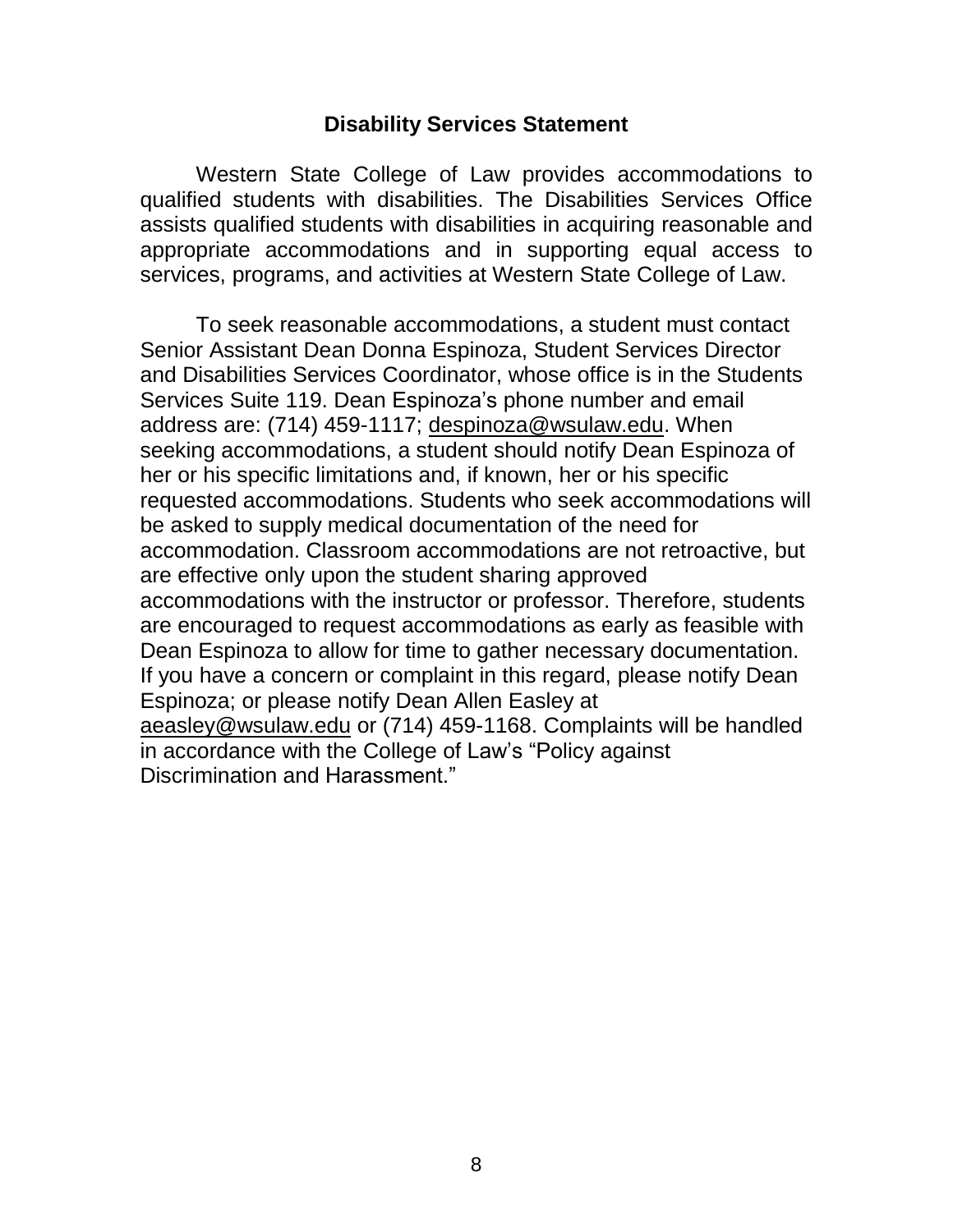#### **Weekly Reading Assignments**

**The reading assignments take into account the requirement each credit hour reflect two hours of out-of-class student work**. In other words, the reading assignments should take a minimum of six hours to complete on a weekly basis.

Week 1. August 17, 2017. Chapter 1. Introduction. [pages 3-53.]

Week 2. August 24, 2017. Chapter 2. The Supreme Court's Seminal Cases. [pages 55-134]

Week 3. August 31, 2017. Chapter 3. Limiting the Risk of Arbitrariness. [pages 137-220]

Week 4. September 7, 2017.

Guest speaker: A librarian will lecture on research methods for the student writing assignment.

Week 5. September 14, 2017.

Chapter 4. Individualized Penalty Determination. [pages 221-265] Chapter 5. Proportionality: *Coker v. Georgia*, *Tison v. Arizona* and *Atkins v. Virginia*. [pages 267-303]

Week 6. September 21, 2017.

Chapter 5: Proportionality: *Hall v. Florida*, *Roper v. Simmons* and *Kennedy v. Louisiana*. [pages 304-357] The Death Squad. [pages 360-372]

Week 7. September 28, 2017.

Chapter 6. The Defendant and Defense Counsel. [pages 373-470] *Writing requirement research topics due.*

A written one-page summary of the selected subject should be submitted by student number.

Week 8. October 5, 2017. Chapter 7. The Prosecutor. [pages 471-507]